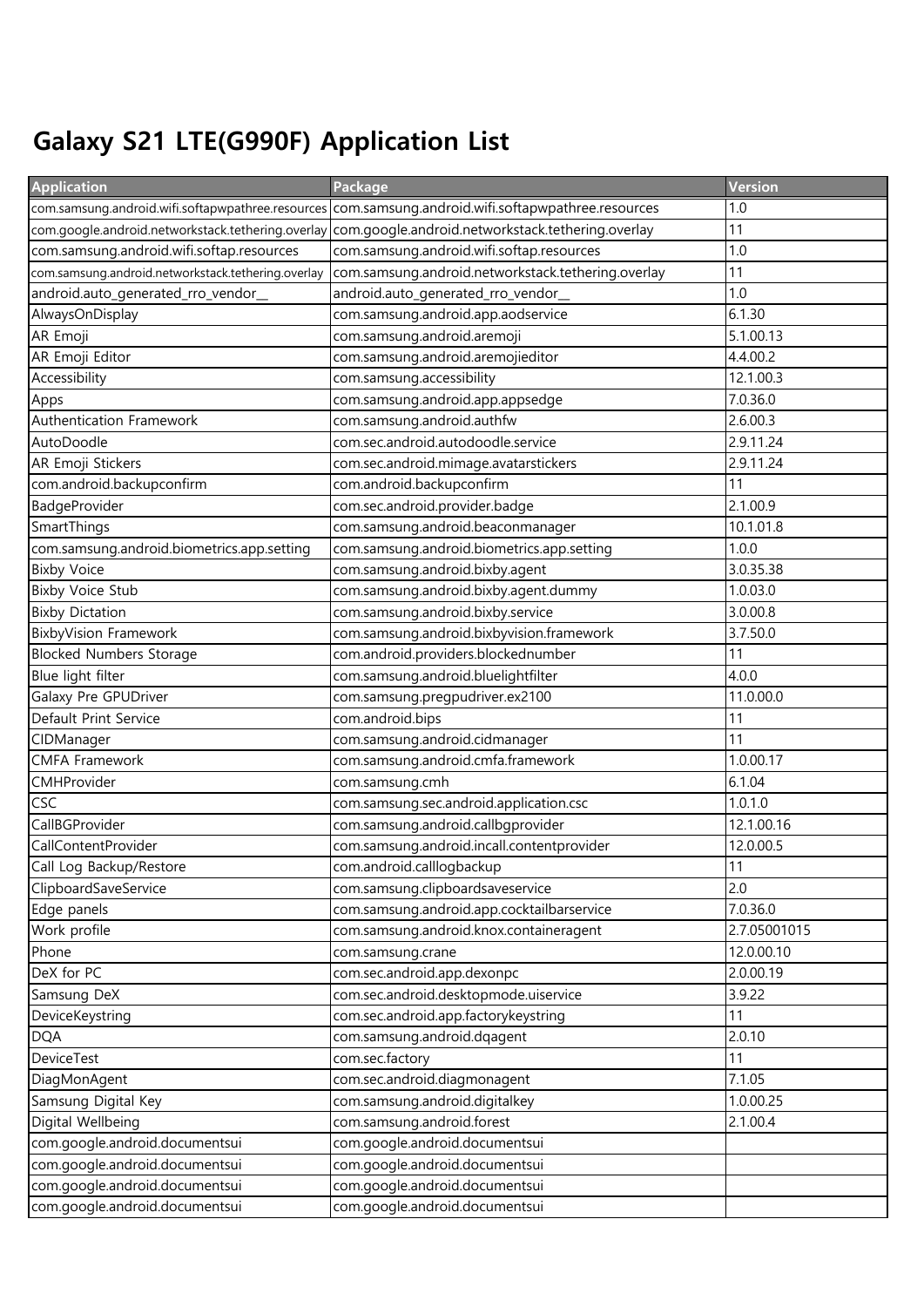| com.google.android.documentsui       | com.google.android.documentsui           |                 |
|--------------------------------------|------------------------------------------|-----------------|
| com.google.android.documentsui       | com.google.android.documentsui           |                 |
| Files                                | com.google.android.documentsui           | r_aml_300900700 |
| com.google.android.documentsui       | com.google.android.documentsui           |                 |
| Downloads                            | com.android.providers.downloads.ui       | 11              |
| Wallpapers                           | com.samsung.android.app.dressroom        | 1.3.47          |
| Live focus                           | com.samsung.android.app.dofviewer        | 6.0.21          |
| Wallpaper services                   | com.samsung.android.dynamiclock          | 3.3.00.53       |
| Dynamic System Updates               | com.android.dynsystem                    | 11              |
| TestWandFota                         | com.samsung.android.app.earphonetypec    | 1.2.12          |
| Nearby device scanning               | com.samsung.android.easysetup            | 11.0.10.0       |
| com.samsung.android.knox.attestation | com.samsung.android.knox.attestation     | 1.2.00.20       |
| com.sec.epdg                         | com.sec.epdg                             | 11              |
| SamsungEuiccService                  | com.samsung.euicc                        | 30.0.3          |
| <b>External Storage</b>              | com.android.externalstorage              | 11              |
| Facebook App Installer               | com.facebook.system                      | 55.1.0          |
| Facebook Services                    | com.facebook.services                    | 54.0.12         |
| FaceService                          | com.samsung.faceservice                  | 4.2.09          |
| Secure Wi-Fi                         | com.samsung.android.fast                 | 6.2.00.9        |
| Finder                               | com.samsung.android.app.galaxyfinder     | 9.6.24.0        |
| Find My Mobile                       | com.samsung.android.fmm                  | 7.2.09.2        |
| Software update                      | com.wssyncmldm                           | 3.7.07          |
| <b>Fused Location</b>                | com.android.location.fused               | 11              |
| Galaxy Store                         | com.sec.android.app.samsungapps          | 4.5.20.11       |
| Samsung Exynos2100 GameDriver        | com.samsung.gamedriver.ex2100            | 11.0.00.0       |
| Game Launcher                        | com.samsung.android.game.gamehome        | 4.3.03.4        |
| Game Optimizing Service              | com.samsung.android.game.gos             | 3.4.00.21       |
| Game Booster                         | com.samsung.android.game.gametools       | 3.0.00.8        |
| Package installer                    | com.google.android.packageinstaller      | 11-6684105      |
| GPUWatch                             | com.samsung.gpuwatchapp                  | 2.0.40          |
| Tags                                 | com.samsung.android.service.tagservice   | 1.6.14.0        |
| HdmApp                               | com.samsung.android.hdmapp               | 1.0.00.8        |
| Adapt Sound                          | com.sec.hearingadjust                    | 11.0.11         |
| HwModuleTest                         | com.sec.android.app.hwmoduletest         | 11              |
| IPService                            | com.samsung.ipservice                    | 4.1.03          |
| ImsLogger                            | com.sec.imslogger                        | 1.20200801      |
| Input Devices                        | com.android.inputdevices                 | 11              |
| SmartFPSAdjuster                     | com.sec.android.smartfpsadjuster         | 11              |
| Samsung Visit In                     | com.samsung.android.ipsgeofence          | 4.1.02.119      |
| Issue Tracker                        | com.salab.issuetracker                   | 2.1             |
| <b>KLMS Agent</b>                    | com.samsung.klmsagent                    | 3.4.20411       |
| Work profile                         | com.samsung.android.knox.containercore   | 1.0             |
| Samsung DeX Home                     | com.sec.android.app.desktoplauncher      | 3.0.04.3        |
| Device Services                      | com.samsung.android.kgclient             | 3.0.26          |
| Knox Key Chain                       | com.samsung.knox.keychain                | 11              |
| KnoxPushManager                      | com.samsung.android.knox.pushmanager     | 1.1.00.28       |
| LED Cover                            | com.samsung.android.app.ledbackcover     | 1.3.21          |
| LED Cover Service                    | com.sec.android.cover.ledcover           | 1.4.63          |
| Link to Windows Service              | com.samsung.android.mdx                  | 2.1.03.6        |
| DECO PIC                             | com.samsung.android.livestickers         | 2.1.00.8        |
| Live Wallpaper Picker                | com.android.wallpaper.livepicker         | 11              |
| com.android.localtransport           | com.android.localtransport               | 11              |
| Locale Overlay Manager               | com.samsung.android.localeoverlaymanager | 11              |
|                                      |                                          |                 |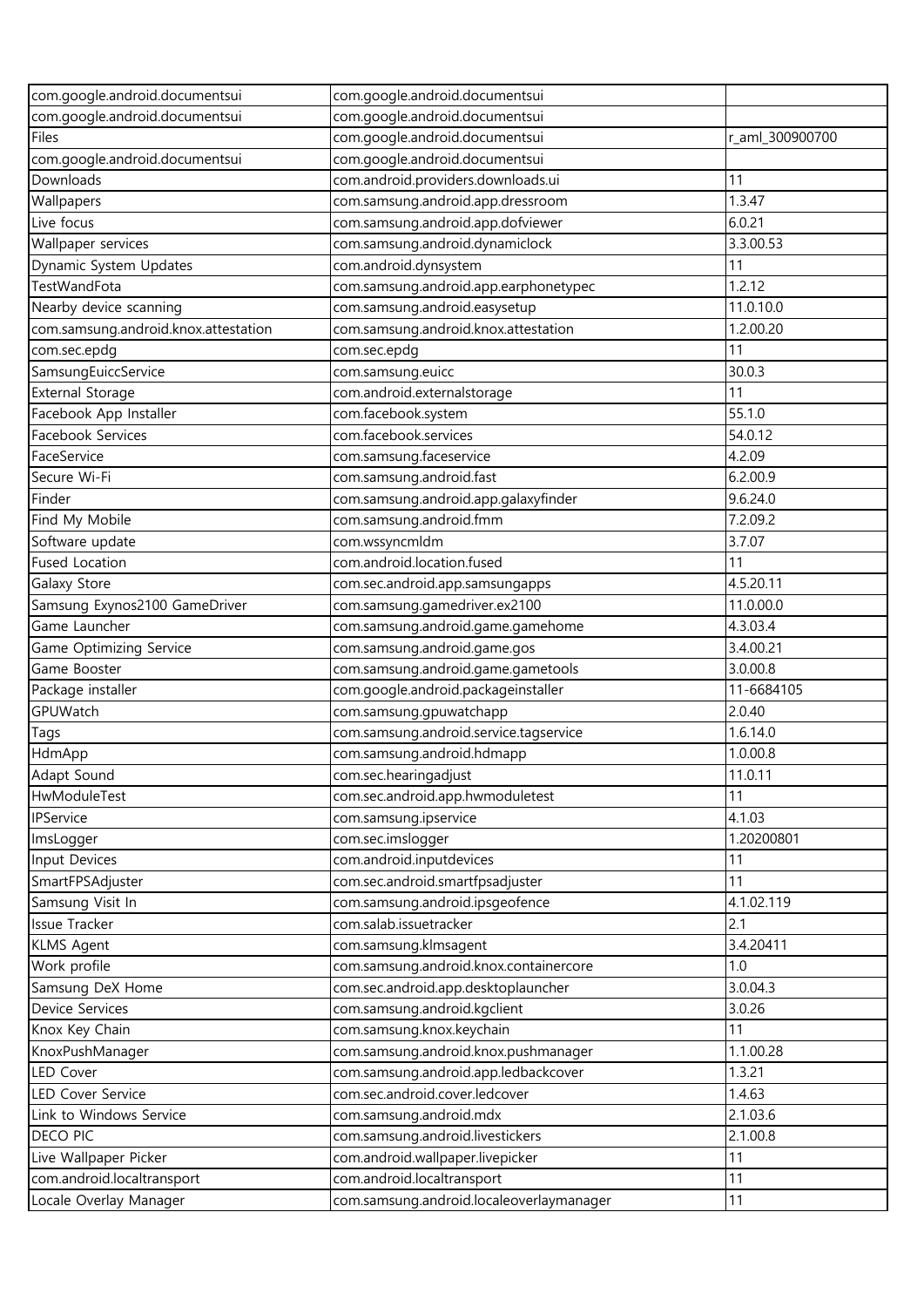| <b>MCFDeviceContinuity</b>                       | com.samsung.android.mcfds                        | 1.0.00.41       |
|--------------------------------------------------|--------------------------------------------------|-----------------|
| Work Setup                                       | com.android.managedprovisioning                  | 11              |
| Samsung Galaxy Friends                           | com.samsung.android.mateagent                    | 2.1.20.39       |
| mlp                                              | com.samsung.mlp                                  | 5.0.04          |
| com.android.providers.media                      | com.android.providers.media                      | 11              |
| MmsService                                       | com.android.mms.service                          | 11              |
| MobileWips                                       | com.samsung.android.server.wifi.mobilewips       | 1.1.16.0        |
| Service mode RIL                                 | com.sec.android.RilServiceModeApp                | 11              |
| MTP application                                  | com.samsung.android.MtpApplication               | 1.0             |
| MTP Host                                         | com.android.mtp                                  | 11              |
| Separate app sound                               | com.samsung.android.setting.multisound           | 3.0.00.9        |
| NSDSWebApp                                       | com.sec.vsim.ericssonnsds.webapp                 | 2.0.06.0        |
| Samsung Location SDK                             | com.sec.location.nsflp2                          | 5.3.34          |
| NetworkDiagnostic                                | com.samsung.android.networkdiagnostic            | 2.5.05.1        |
| com.google.android.networkstack.permissionconfig | com.google.android.networkstack.permissionconfig |                 |
| com.google.android.networkstack.permissionconfig | com.google.android.networkstack.permissionconfig |                 |
| com.google.android.networkstack.permissionconfiq | com.google.android.networkstack.permissionconfig |                 |
| com.google.android.networkstack.permissionconfig | com.google.android.networkstack.permissionconfig |                 |
| com.google.android.networkstack.permissionconfig | com.google.android.networkstack.permissionconfig | r_aml_300900722 |
| com.google.android.networkstack.permissionconfig | com.google.android.networkstack.permissionconfig |                 |
| com.google.android.networkstack.permissionconfig | com.google.android.networkstack.permissionconfig |                 |
| com.google.android.networkstack.permissionconfig | com.google.android.networkstack.permissionconfig |                 |
| Network manager                                  | com.google.android.networkstack                  | r_aml_300900700 |
| com.google.android.networkstack                  | com.google.android.networkstack                  |                 |
| com.google.android.networkstack                  | com.google.android.networkstack                  |                 |
| com.google.android.networkstack                  | com.google.android.networkstack                  |                 |
| com.google.android.networkstack                  | com.google.android.networkstack                  |                 |
| com.google.android.networkstack                  | com.google.android.networkstack                  |                 |
| com.google.android.networkstack                  | com.google.android.networkstack                  |                 |
| com.google.android.networkstack                  | com.google.android.networkstack                  |                 |
| com.google.android.networkstack                  | com.google.android.networkstack                  |                 |
| Configuration update                             | com.samsung.android.app.omcagent                 | 5.3.15          |
| com.android.ons                                  | com.android.ons                                  | 11              |
| Configuration message                            | com.wsomacp                                      | 7.4.07          |
| OneDrive                                         | com.microsoft.skydrive                           | 6.16            |
| Samsung PaymentFramework                         | com.samsung.android.spayfw                       | 2.9.04          |
| People edge                                      | com.samsung.android.service.peoplestripe         | 12.0.00.11      |
| RilNotifier                                      | com.sec.app.RilErrorNotifier                     | 1.0.0           |
| Photo Editor                                     | com.sec.android.mimage.photoretouching           | 2.9.11.22       |
| Application installer                            | com.sec.android.preloadinstaller                 | 11              |
| ProxyHandler                                     | com.android.proxyhandler                         | 11              |
| Media and devices                                | com.samsung.android.mdx.quickboard               | 2.0.11.441      |
| <b>Bixby Routines</b>                            | com.samsung.android.app.routines                 | 3.0.35          |
| <b>Customization Service</b>                     | com.samsung.android.rubin.app                    | 2.9.00.4        |
| SCameraService                                   | com.samsung.android.camerasdkservice             | 1.1             |
| SCameraXService                                  | com.samsung.android.cameraxservice               | 1.1             |
| Configuration update                             | com.samsung.android.sdm.config                   | 3.0.08          |
| SEMFactoryApp                                    | com.sem.factoryapp                               | 1.0.00.41       |
| SKMSAgentService                                 | com.skms.android.agent                           | $1.0.40 - 47$   |
| Software update                                  | com.sec.android.soagent                          | 6.0.07          |
| Samsung Push Service                             | com.sec.spp.push                                 | 3.3.06          |
| <b>SVC Agent</b>                                 | com.samsung.android.svcagent                     | 5.0.00.11       |
| Samsung voice input                              | com.samsung.android.svoiceime                    | 2.3.01.0        |
|                                                  |                                                  |                 |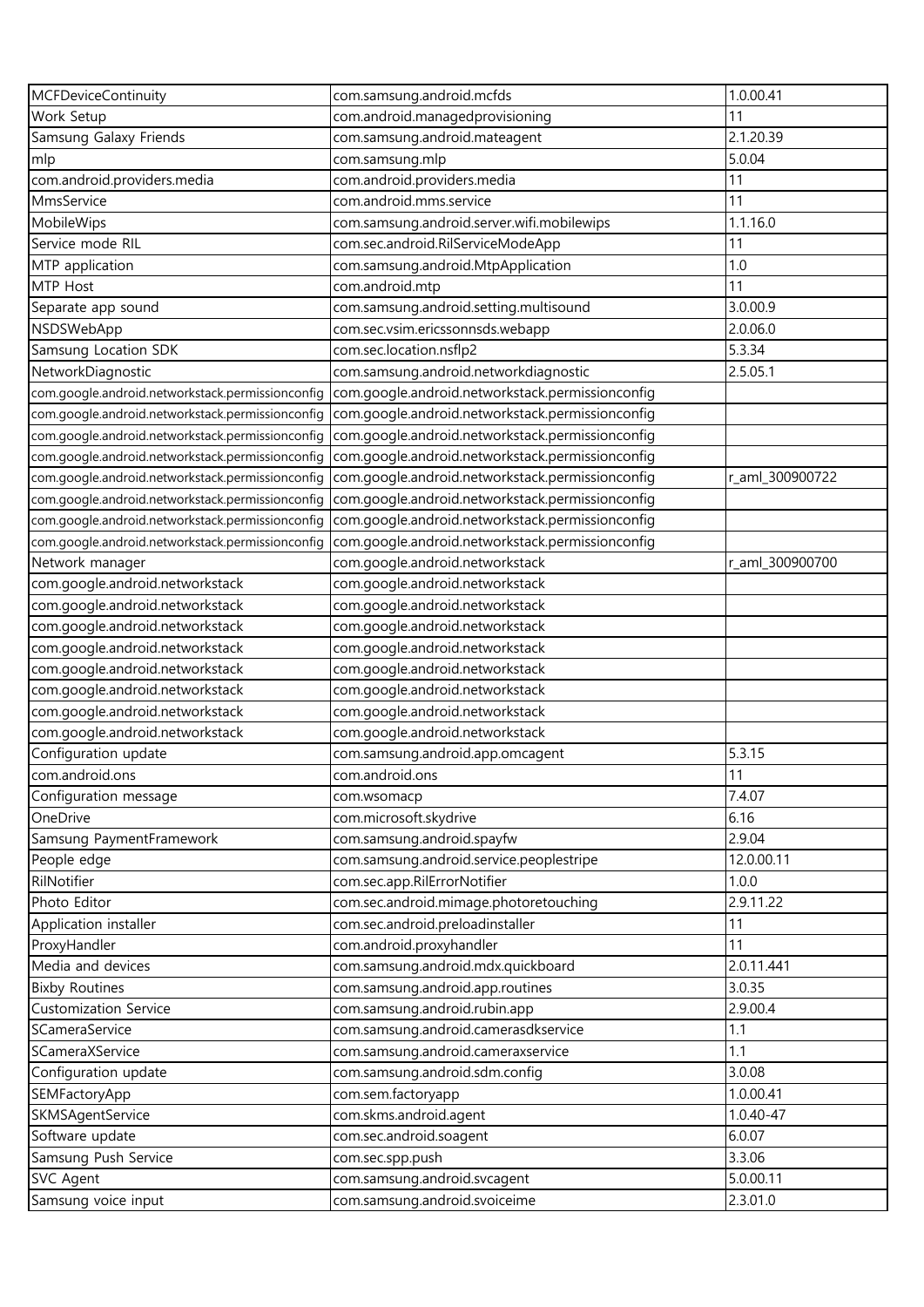| Samsung account                                          | com.osp.app.signin                                                              | 12.0.00.24    |
|----------------------------------------------------------|---------------------------------------------------------------------------------|---------------|
| Calendar Storage                                         | com.android.providers.calendar                                                  | 12.1.00.1     |
| Camera                                                   | com.sec.android.app.camera                                                      | 11.0.00.92    |
| Samsung Cloud                                            | com.samsung.android.scloud                                                      | 4.6.00.12     |
| Contacts                                                 | com.samsung.android.app.contacts                                                | 12.1.05.14    |
| Contacts Storage                                         | com.samsung.android.providers.contacts                                          | 12.1.01       |
| <b>Samsung Core Services</b>                             | com.samsung.android.scs                                                         | 1.1.00.10     |
| Samsung Device Health Manager Service                    | com.sec.android.sdhms                                                           | 11            |
| Phone                                                    | com.samsung.android.dialer                                                      | 12.1.05.14    |
| Samsung Group Sharing                                    | com.samsung.android.mobileservice                                               | 12.1.00.27    |
| Gallery                                                  | com.sec.android.gallery3d                                                       | 12.1.00.1     |
| Call                                                     | com.samsung.android.incallui                                                    | 12.1.00.4     |
| Magnifier                                                | com.sec.android.app.magnifier                                                   | 11.0.10       |
| Messages                                                 | com.samsung.android.messaging                                                   | 12.1.00.17    |
| Samsung Multi Connectivity                               | com.samsung.android.mcfserver                                                   | 1.0.02.51     |
| Samsung Pass                                             | com.samsung.android.samsungpass                                                 | 2.6.00.30     |
| SamsungPositioning                                       | com.samsung.android.samsungpositioning                                          | 3.1.01.6      |
| SamsungSmartSuggestions                                  | com.samsung.android.smartsuggestions                                            | 11            |
| Video Player                                             | com.samsung.android.video                                                       | 7.3.10.29     |
| Separated Apps                                           | com.samsung.android.appseparation                                               | 1.0.01.31     |
| Configuration update                                     | com.samsung.android.providers.carrier                                           | 1.0.27        |
| Download Manager                                         | com.android.providers.downloads                                                 | 11            |
| Sec Media Storage                                        | com.samsung.android.providers.media                                             | 11            |
| My Files                                                 | com.sec.android.app.myfiles                                                     | 12.0.00.463   |
| Settings                                                 | com.android.settings                                                            | 11            |
|                                                          |                                                                                 | 11            |
| Settings Suggestions<br>Samsung SetupWizard              | com.android.settings.intelligence<br>com.sec.android.app.SecSetupWizard         | 3.0.19.1      |
| SecSoundPicker                                           |                                                                                 | 1.0.00.22     |
|                                                          | com.samsung.android.secsoundpicker<br>com.android.providers.telephony           | 11            |
| Dialer Storage<br>Secure Folder                          | com.samsung.knox.securefolder                                                   | 1.6.01.40     |
| Send SOS messages                                        | com.sec.android.app.safetyassurance                                             | 12.1.00.9     |
| SettingsBixby                                            | com.samsung.android.app.settings.bixby                                          | 3.0.18        |
| Settings Storage                                         | com.android.providers.settings                                                  | 11            |
| Settings                                                 |                                                                                 | 11            |
| Quick Share                                              | com.samsung.android.SettingsReceiver<br>com.samsung.android.app.sharelive       | 12.0.00.16    |
|                                                          |                                                                                 |               |
| com.android.sharedstoragebackup<br>Shell                 | com.android.sharedstoragebackup<br>com.android.shell                            | 11<br>11      |
|                                                          |                                                                                 | 2.0.00.17     |
| Single Take<br>Smart Call                                | com.samsung.android.singletake.service<br>com.samsung.android.smartcallprovider | 12.0.00.17    |
|                                                          | com.sec.epdgtestapp                                                             | 11            |
| EpdgTestApp<br>SoundAlive                                | com.sec.android.app.soundalive                                                  | 11.0.11       |
| Device care                                              | com.samsung.android.lool                                                        | 12.0.00.33    |
| Device security                                          | com.samsung.android.sm.devicesecurity                                           | 7.0.11        |
| com.samsung.android.smartswitchassistant                 | com.samsung.android.smartswitchassistant                                        | 2.0.01        |
| SmartThings Platform                                     |                                                                                 | 1.0.00.28     |
|                                                          | com.samsung.android.service.stplatform                                          |               |
| Intent Filter Verification Service<br>Crocro and friends | com.android.statementservice                                                    | 1.0<br>3.0.11 |
|                                                          | com.samsung.android.app.camera.sticker.facearavatar.preload                     | 4.0.31        |
| StoryService                                             | com.samsung.storyservice                                                        | 1.7.07        |
| SumeNN                                                   | com.samsung.android.sume.nn.service                                             |               |
| SystemUIBixby2                                           | com.samsung.systemui.bixby2                                                     | 1.4.01.1      |
| Samsung DeX System UI                                    | com.samsung.desktopsystemui                                                     | 11            |
| SystemUpdate                                             | com.sec.android.systemupdate                                                    | 12.0.00.0     |
| TADownloader                                             | com.samsung.android.tadownloader                                                | 1.2.03        |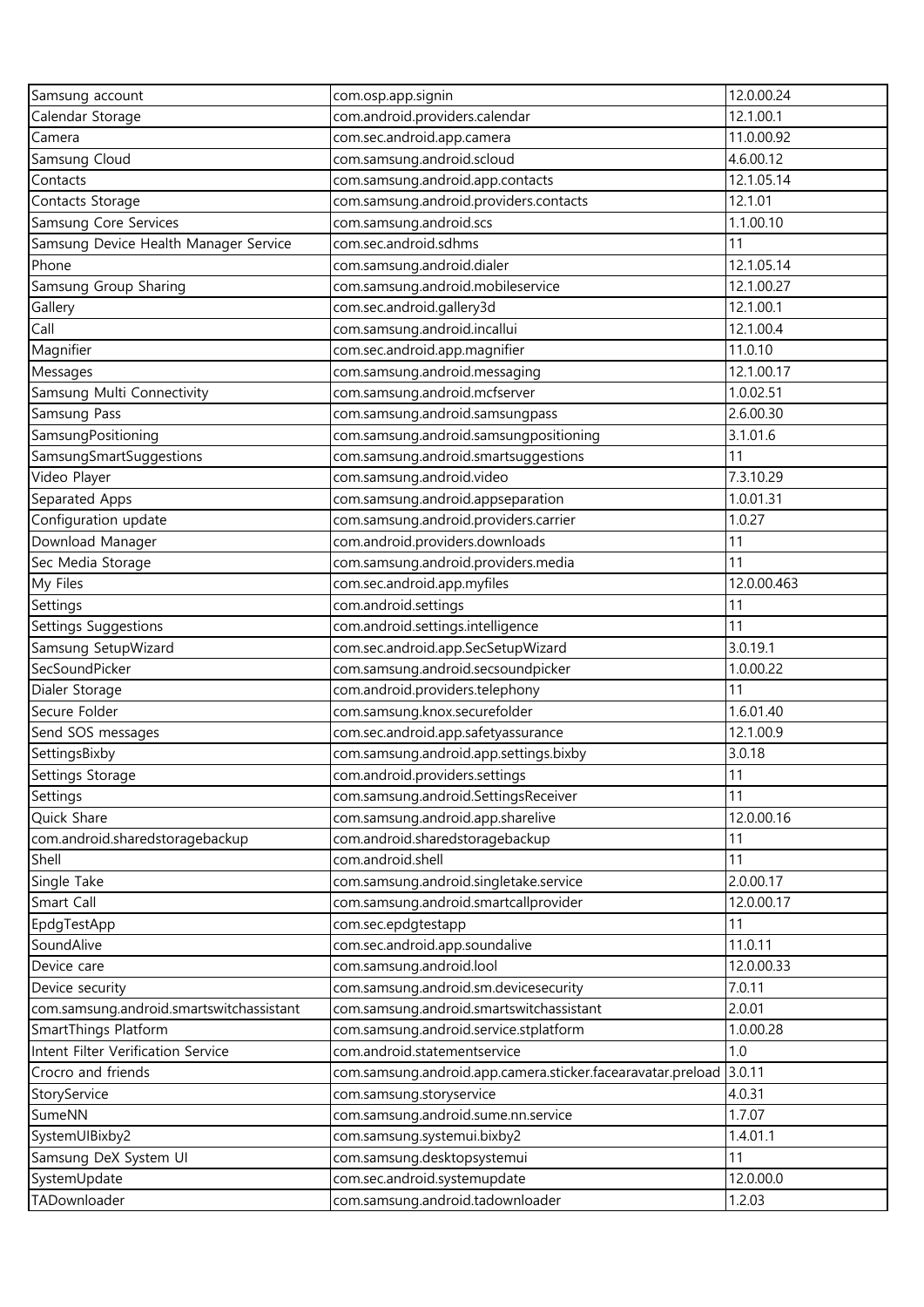| AuthFw TaPack                          | com.samsung.android.tapack.authfw                                       | 1.0.31.0     |
|----------------------------------------|-------------------------------------------------------------------------|--------------|
| Tags                                   | com.android.apps.tag                                                    | 4.3.00       |
| TalkBack                               | com.samsung.android.accessibility.talkback                              | 12.1.00.3    |
| Tasks                                  | com.samsung.android.app.taskedge                                        | 4.2.20       |
| Phone Services                         | com.android.phone                                                       | 11           |
| Phone                                  | com.android.server.telecom                                              | 11           |
| Call settings                          | com.samsung.android.app.telephonyui                                     | 12.1.00.3    |
| Galaxy Themes Service                  | com.samsung.android.themecenter                                         | 11.0.0.0     |
| Galaxy Themes                          | com.samsung.android.themestore                                          | 5.2.00.1106  |
| Tips                                   | com.samsung.android.app.tips                                            | 3.1.06.0     |
| One UI Home                            | com.sec.android.app.launcher                                            | 12.1.00.21   |
| upday                                  | de.axelspringer.yana.zeropage                                           | 2.5.13908    |
| User Dictionary                        | com.android.providers.userdictionary                                    | 11           |
| VolumeMonitorProvider                  | com.sec.android.app.volumemonitorprovider                               | 1.2.02       |
| VpnDialogs                             | com.android.vpndialogs                                                  | 11           |
| core                                   | com.microsoft.appmanager                                                | 1.20053.27.0 |
| <b>IMS Service</b>                     | com.sec.imsservice                                                      | 1.0          |
| Knox Analytics Uploader                | com.samsung.android.knox.analytics.uploader                             | 1.2.01.1     |
| KnoxVpnPacProcessor                    | com.knox.vpn.proxyhandler                                               | 11           |
| ringtonebackup                         | com.sec.android.app.ringtoneBR                                          | 1.0.00.4     |
| Service mode                           | com.sec.android.app.servicemodeapp                                      | 11           |
| SmartFaceService                       | com.samsung.android.smartface                                           | 1.0          |
| com.samsung.android.wallpaper.res      | com.samsung.android.wallpaper.res                                       | 11           |
| com.android.providers.partnerbookmarks | com.android.providers.partnerbookmarks                                  | 11           |
| Honey Board                            | com.samsung.android.honeyboard                                          | 5.2.00.63    |
|                                        |                                                                         | 5.0.01.18    |
| Samsung Free<br><b>Bixby Vision</b>    | com.samsung.android.app.spage<br>com.samsung.android.visionintelligence | 3.7.12.6     |
| EasyOneHand                            | com.sec.android.easyonehand                                             | 5.0          |
| AASAservice                            | com.samsung.aasaservice                                                 | 15           |
| System Tracing                         | com.android.traceur                                                     | 1.0          |
| PacProcessor                           | com.android.pacprocessor                                                | 11           |
| Wi-Fi Calling                          | com.sec.unifiedwfc                                                      | 6.5.00.44    |
| HandwritingService                     | com.samsung.android.sdk.handwriting                                     | 2.4.01.0     |
| Dictionary                             | com.diotek.sec.lookup.dictionary                                        | 3.002.013    |
| Print Spooler                          | com.android.printspooler                                                | 11           |
|                                        | com.sec.android.app.audiocoredebug                                      | 1.0          |
| AudioCoreDebug                         | com.android.se                                                          | 11           |
| SecureElementApplication               |                                                                         | 2.0          |
| com.sec.bcservice                      | com.sec.bcservice                                                       | 11           |
| Photo Screensavers                     | com.android.dreams.phototable                                           |              |
| Samsung capture                        | com.samsung.android.app.smartcapture                                    | 4.4.23       |
| SecVideoEngineService                  | com.sec.sve                                                             | 1.0<br>2.0   |
| TEEgrisTuiService                      | com.samsung.sec.android.teegris.tui_service                             |              |
| SimMobilityKit                         | com.samsung.ims.smk                                                     | 1.3.20       |
| com.samsung.android.wifi.resources     | com.samsung.android.wifi.resources                                      | 1.0          |
| Foundation                             | com.monotype.android.font.foundation                                    | 2.3.03.0     |
| SilentLogging                          | com.sec.modem.settings                                                  | 1.0.1        |
| Video Editor                           | com.sec.android.app.vepreload                                           | 3.5.54.0     |
| Companion Device Manager               | com.android.companiondevicemanager                                      | 11           |
| Wi-Fi Tips                             | com.samsung.android.net.wifi.wifiguider                                 | 1.5.00.67    |
| Sound picker                           | com.samsung.android.app.soundpicker                                     | 10.0.11.7    |
| Autofill with Samsung Pass             | com.samsung.android.samsungpassautofill                                 | 2.5.01.11    |
| Android R Easter Egg                   | com.android.egg                                                         | 1.0          |
| <b>HTML Viewer</b>                     | com.android.htmlviewer                                                  | 3.0.04       |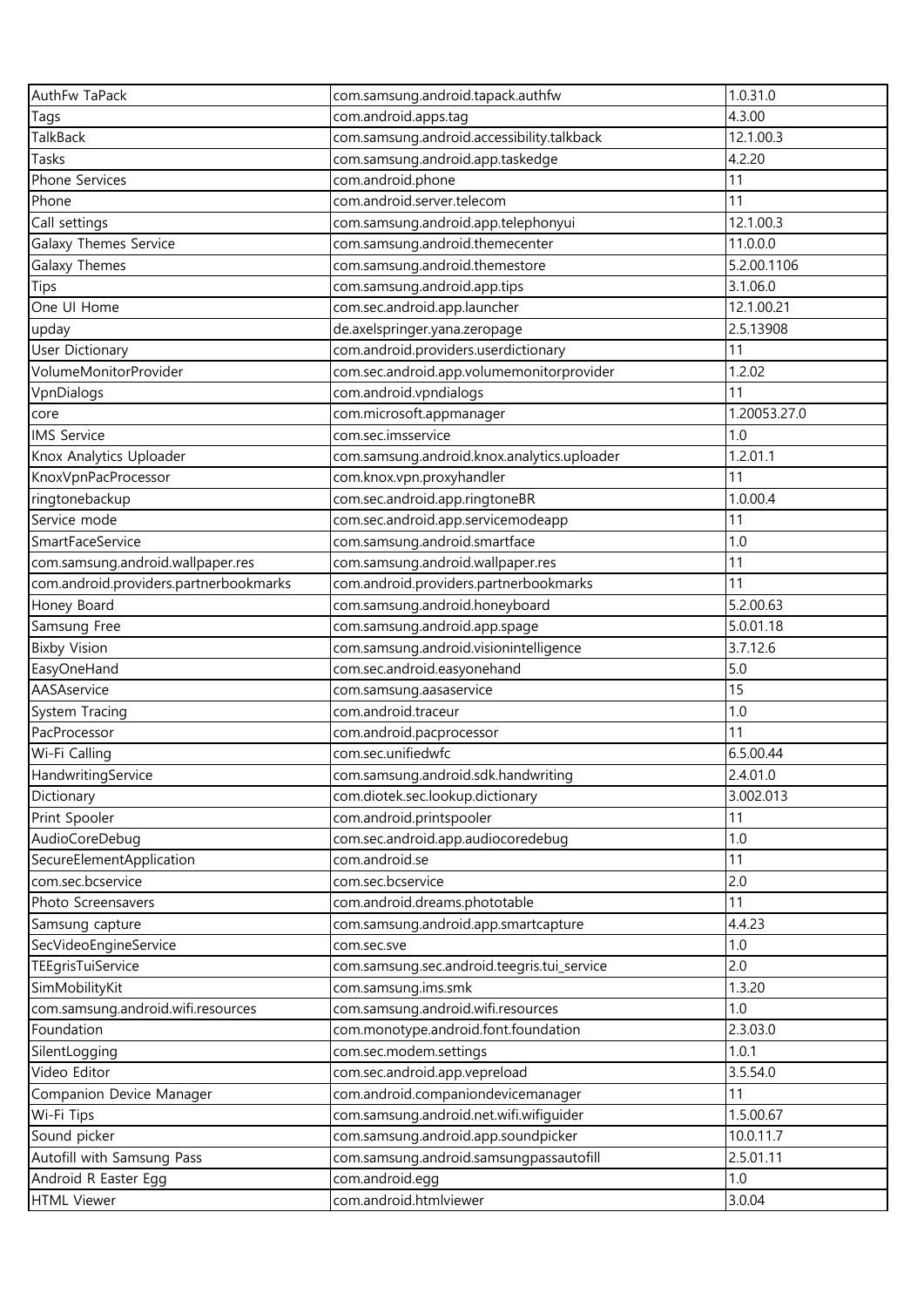| WlanTest                              | com.sec.android.app.wlantest                                | 1.1.0           |
|---------------------------------------|-------------------------------------------------------------|-----------------|
| ₩"Bixby₩" voice wake-up               | com.samsung.android.bixby.wakeup                            | 2.1.24.42       |
| AR Doodle                             | com.samsung.android.ardrawing                               | 3.0.00.10       |
| audioTuning                           | com.android.audioTuning                                     | 2.0.0           |
| Launcher                              | com.sec.android.emergencylauncher                           | 1.1.00.19       |
| Tools                                 | com.sec.android.app.quicktool                               | 8.2.33          |
| FactoryCamera                         | com.sec.factory.camera                                      | 3.4.37          |
| Knox Enrollment Service               | com.sec.enterprise.knox.cloudmdm.smdms                      | 2.1.27          |
| Samsung Blockchain Keystore           | com.samsung.android.coldwalletservice                       | 1.3.01.5        |
| <b>SCPM Client</b>                    | com.samsung.android.sm.policy                               | 3.2.15          |
| SecurityLogAgent                      | com.samsung.android.securitylogagent                        | 10.1.00.1       |
| ShortcutBNR                           | com.samsung.android.shortcutbackupservice                   | 11              |
| Calendar                              | com.samsung.android.calendar                                | 12.1.00.24000   |
| Safety Information                    | com.samsung.safetyinformation                               | 3.0.29.0        |
| Video Trimmer                         | com.samsung.app.newtrim                                     | 3.0.14.0        |
| Cameralyzer                           | com.sec.factory.cameralyzer                                 | 3.4.20.11060    |
| Smart View                            | com.samsung.android.smartmirroring                          | 8.2.12.14       |
| SIM Toolkit                           | com.android.stk                                             | 11              |
| Create movie                          | com.samsung.app.highlightplayer                             | 3.5.54.0        |
|                                       |                                                             | 1.1.00.4        |
| EmergencyProvider                     | com.sec.android.provider.emergencymode                      | 1.2.62          |
| <b>FACM</b>                           | com.samsung.android.aircommandmanager                       |                 |
| Print Service Recommendation Service  | com.google.android.printservice.recommendation              | 1.3.0           |
| <b>NFC</b>                            | com.android.nfc                                             | 11              |
| User Manual                           | com.sec.android.widgetapp.webmanual                         | 3.0.08          |
| <b>DRParser Mode</b>                  | com.sec.android.app.parser                                  | 12.0.00.4       |
| Enterprise Sim Pin Service            | com.sec.enterprise.mdm.services.simpin                      | 11              |
| Certificate Installer                 | com.android.certinstaller                                   | 11              |
| Perso                                 | com.sec.android.app.personalization                         | 11              |
| Weather                               | com.sec.android.daemonapp                                   | 1.6.30.34       |
| Wi-Fi Direct                          | com.samsung.android.allshare.service.fileshare              | 3.1.11.17       |
| AppLinker                             | com.sec.android.app.applinker                               | 2.1.09          |
| RcsSettings                           | com.samsung.rcs                                             | 7.0r10456367    |
| com.google.android.captiveportallogin | com.google.android.captiveportallogin                       |                 |
| com.google.android.captiveportallogin | com.google.android.captiveportallogin                       |                 |
| com.google.android.captiveportallogin | com.google.android.captiveportallogin                       |                 |
| com.google.android.captiveportallogin | com.google.android.captiveportallogin                       |                 |
| CaptivePortalLogin                    | com.google.android.captiveportallogin                       | r_aml_300900700 |
| com.google.android.captiveportallogin | com.google.android.captiveportallogin                       |                 |
| com.google.android.captiveportallogin | com.google.android.captiveportallogin                       |                 |
| com.google.android.captiveportallogin | com.google.android.captiveportallogin                       |                 |
| <b>Basic Daydreams</b>                | com.android.dreams.basic                                    | 11              |
| Netflix                               | com.netflix.mediaclient                                     | 1.0.0           |
| com.google.ar.core                    | com.google.ar.core                                          | 0               |
| Clock                                 | com.sec.android.app.clockpackage                            | 12.0.02.3       |
| Link Sharing                          | com.samsung.android.app.simplesharing                       | 12.1.00.18      |
| CarrierDefaultApp                     | com.android.carrierdefaultapp                               | 11              |
| Live Transcribe & Sound Notifications | com.google.audio.hearing.visualization.accessibility.scribe | 4.0.336034712   |
| Smart Switch Agent                    | com.sec.android.easyMover.Agent                             | 1.7.00.21       |
| ChromeCustomizations                  | com.sec.android.app.chromecustomizations                    | 3.0.28          |
| SamsungOne                            | com.monotype.android.font.samsungone                        | 1.1.02.0        |
| slocation                             | com.samsung.android.location                                | 1.5.12          |
| Dsms                                  | com.samsung.android.dsms                                    | 2.0.03          |
| com.samsung.ucs.agent.ese             | com.samsung.ucs.agent.ese                                   | 11              |
|                                       |                                                             |                 |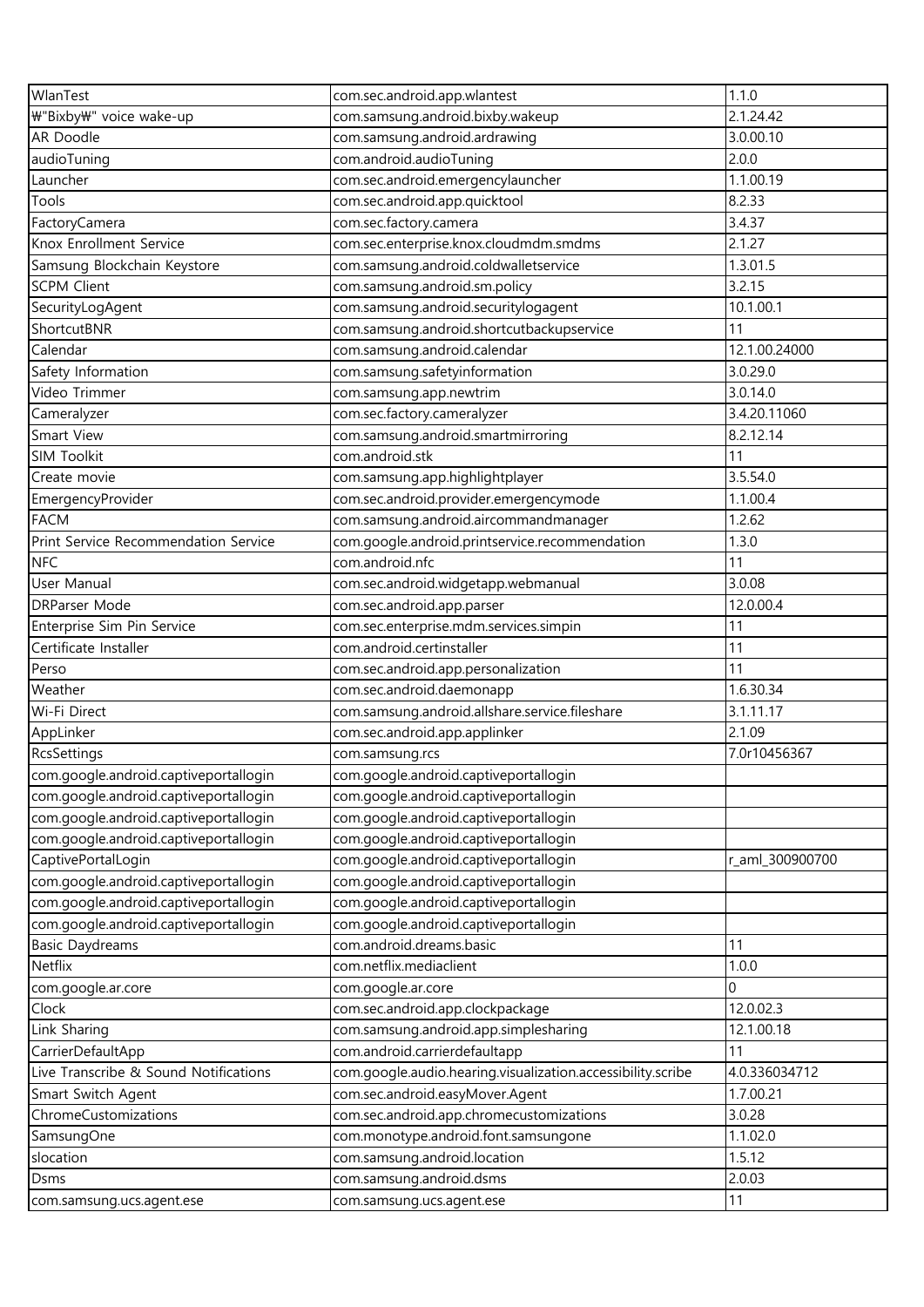| Hiya Service                                | com.hiya.star                                    | 2.8.0-samsung-791 |
|---------------------------------------------|--------------------------------------------------|-------------------|
| Bluetooth MIDI Service                      | com.android.bluetoothmidiservice                 | R-initial         |
| Keyboard Content Center                     | com.samsung.android.icecone                      | 1.3.00.28         |
| Dual Messenger                              | com.samsung.android.da.daagent                   | 3.1.00.0          |
| Motion photo Viewer                         | com.samsung.android.motionphoto.viewer           | 1.0.33            |
| BluetoothTest                               | com.sec.android.app.bluetoothtest                | 11                |
| Sim App Dialog                              | com.android.simappdialog                         | 11                |
| NFC Test 1.7                                | com.sec.android.app.nfctest                      | 1.0.0             |
| <b>USBSettings</b>                          | com.sec.usbsettings                              | 1.0               |
| Clipboard edge                              | com.samsung.android.app.clipboardedge            | 3.0.07            |
| Bookmark Provider                           | com.android.bookmarkprovider                     | 11                |
| Service provider location                   | com.sec.location.nfwlocationprivacy              | 1.0.10            |
| TetheringAutomation                         | com.sec.automation                               | 2.0.1             |
| Favourite Contacts                          | com.sec.android.widgetapp.easymodecontactswidget | 12.0.05           |
| Reminder                                    | com.samsung.android.app.reminder                 | 12.1.00.17000     |
| com.sec.enterprise.knox.attestation         | com.sec.enterprise.knox.attestation              | 1.0.3             |
| com.sec.phone                               | com.sec.phone                                    | 1.0               |
| Samsung text-to-speech engine               | com.samsung.SMT                                  | 3.1.01.7          |
| Call & text on other devices                | com.samsung.android.mdecservice                  | 3.1.00.11         |
| Wearable Manager Installer                  | com.samsung.android.app.watchmanagerstub         | 2.1.01.20007      |
| AudioLogging                                | com.samsung.slsi.audiologging                    | 11                |
| <b>MDE Service Framework</b>                | com.samsung.android.mdx.kit                      | 1.1.45.3          |
| PartnerNetflixActivation                    | com.netflix.partner.activation                   | 1.0.0             |
| AR Zone                                     | com.samsung.android.arzone                       | 1.5.00.14         |
| Filter Provider                             | com.samsung.android.provider.filterprovider      | 5.0.26            |
| com.samsung.android.brightnessbackupservice | com.samsung.android.brightnessbackupservice      | 11                |
| Key Chain                                   | com.android.keychain                             | 11                |
| com.android.wallpaperbackup                 | com.android.wallpaperbackup                      | 11                |
| <b>StickerCenter</b>                        | com.samsung.android.stickercenter                | 2.0.00.17         |
| <b>Automation Test</b>                      | com.sec.android.app.DataCreate                   | 1.1               |
| <b>SIM Toolkit</b>                          | com.android.stk2                                 | 11                |
| Android Shared Library                      | com.google.android.ext.shared                    |                   |
| Samsung ApexService                         | com.sec.android.app.apex                         | 3.3.10            |
| SmartFittingService                         | com.samsung.android.smartfitting                 | 1.4.14.0          |
| Private Share                               | com.samsung.android.privateshare                 | 1.0.00.41         |
| Samsung Kids Installer                      | com.samsung.android.kidsinstaller                | 10.3.00.2         |
| Bluetooth                                   | com.android.bluetooth                            | 11                |
| EmergencyManagerService                     | com.sec.android.emergencymode.service            | 1.1.00.31         |
| com.samsung.android.container               | com.samsung.android.container                    | 11                |
| Nearby Service                              | com.samsung.android.allshare.service.mediashare  | 3.0.11.17         |
| MDMApp                                      | com.samsung.android.mdm                          | 1.0               |
| Quick Share                                 | com.samsung.android.aware.service                | 3.2.11.17         |
| MAPS Agent                                  | com.samsung.android.mapsagent                    | 1.0.00.6          |
| Facebook App Manager                        | com.facebook.appmanager                          | 55.1.0            |
| SystemAudioDebug                            | com.sec.android.systemaudiodebug                 | 1.0               |
| SetupWizardLegalProvider                    | com.sec.android.app.setupwizardlegalprovider     | 2.0.07.0          |
| <b>IMS Settings</b>                         | com.samsung.advp.imssettings                     | 1.0               |
| Select background music                     | com.sec.android.app.ve.vebgm                     | 2.0.00.0          |
| Auto Hotspot                                | com.sec.mhs.smarttethering                       | 1.0.91.0          |
| android.autoinstalls.config.samsung         | android.autoinstalls.config.samsung              | 0000              |
| <b>BBCAgent</b>                             | com.samsung.android.bbc.bbcagent                 | 5.0.00.16         |
| Smart Tutor                                 | com.rsupport.rs.activity.rsupport.aas2           | 1.5 (build 259)   |
| Facebook                                    | com.facebook.katana                              | stub (55.1.0)     |
|                                             |                                                  |                   |